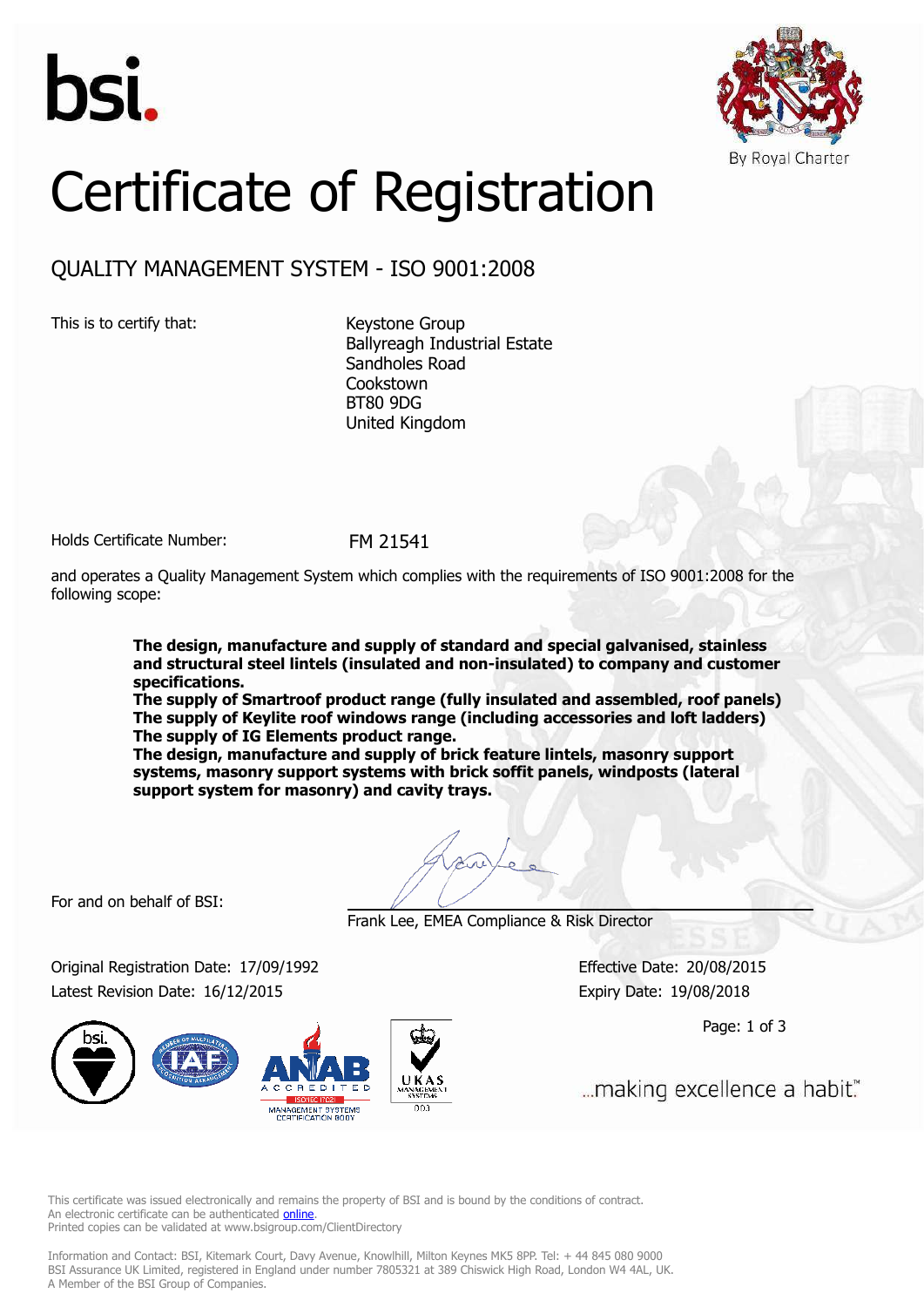#### Certificate No: FM 21541

Location Registered Activities

| Keystone Group<br>T/A IG Lintels<br>Ballyreagh Industrial Estate<br>Sandholes Road<br>Cookstown<br><b>BT80 9DG</b><br>United Kingdom                                             | The design, manufacture and supply of standard and special<br>galvanised, stainless and structural steel lintels (insulated and<br>non-insulated) to company and customer specifications.                          |
|----------------------------------------------------------------------------------------------------------------------------------------------------------------------------------|--------------------------------------------------------------------------------------------------------------------------------------------------------------------------------------------------------------------|
| Keystone Group<br>T/A Smart Roof Ltd<br>Ballyreagh Industrial Estate<br>Sandholes Road<br>Cookstown<br><b>BT80 9DG</b><br>United Kingdom                                         | The supply of Smartroof product range (fully insulated and<br>assembled, roof panels).                                                                                                                             |
| Keystone Group<br>T/A IG Masonry Supports Ltd<br>Ballyreagh Industrial Estate<br>Sandholes Road<br>Cookstown<br><b>BT80 9DG</b><br>United Kingdom                                | The design, manufacture and supply of brick feature lintels,<br>masonry support systems, masonry support systems with<br>brick soffit panels, windposts (lateral support systems for<br>masonry) and cavity trays. |
| Keystone Group<br>T/A IG Elements Ltd<br>Ballyreagh Industrial Estate<br>Cookstown<br><b>BT80 9DG</b><br>United Kingdom                                                          | The supply of IG Elements product range.                                                                                                                                                                           |
| Keystone Group<br>T/A IG Lintels Limited<br>Ballyreagh Industrial Estate<br>Sandholes Road<br>Cookstown<br><b>BT80 9DG</b><br>United Kingdom                                     | The design, manufacture and supply of standard and special<br>galvanised, stainless and structural steel lintels (insulated and<br>non-insulated) to company and customer specifications.                          |
| Keystone Group<br>T/A Keylite Roof Windows Ltd<br>Derryloran Industrial Estate<br>Sandholes Road<br>Cookstown<br><b>BT80 9LU</b><br>United Kingdom                               | The supply of Keylite roof windows range (including<br>accessories and loft ladders)                                                                                                                               |
| Original Registration Date: 17/09/1992<br>Latest Revision Date: 16/12/2015                                                                                                       | Effective Date: 20/08/2015<br>Expiry Date: 19/08/2018                                                                                                                                                              |
| This certificate was issued electronically and remains the property of BSI and is bound by the conditions of contract.<br>An electronic certificate can be authenticated online. | Page: 2 of 3                                                                                                                                                                                                       |

Printed copies can be validated at www.bsigroup.com/ClientDirectory

Information and Contact: BSI, Kitemark Court, Davy Avenue, Knowlhill, Milton Keynes MK5 8PP. Tel: + 44 845 080 9000 BSI Assurance UK Limited, registered in England under number 7805321 at 389 Chiswick High Road, London W4 4AL, UK. A Member of the BSI Group of Companies.